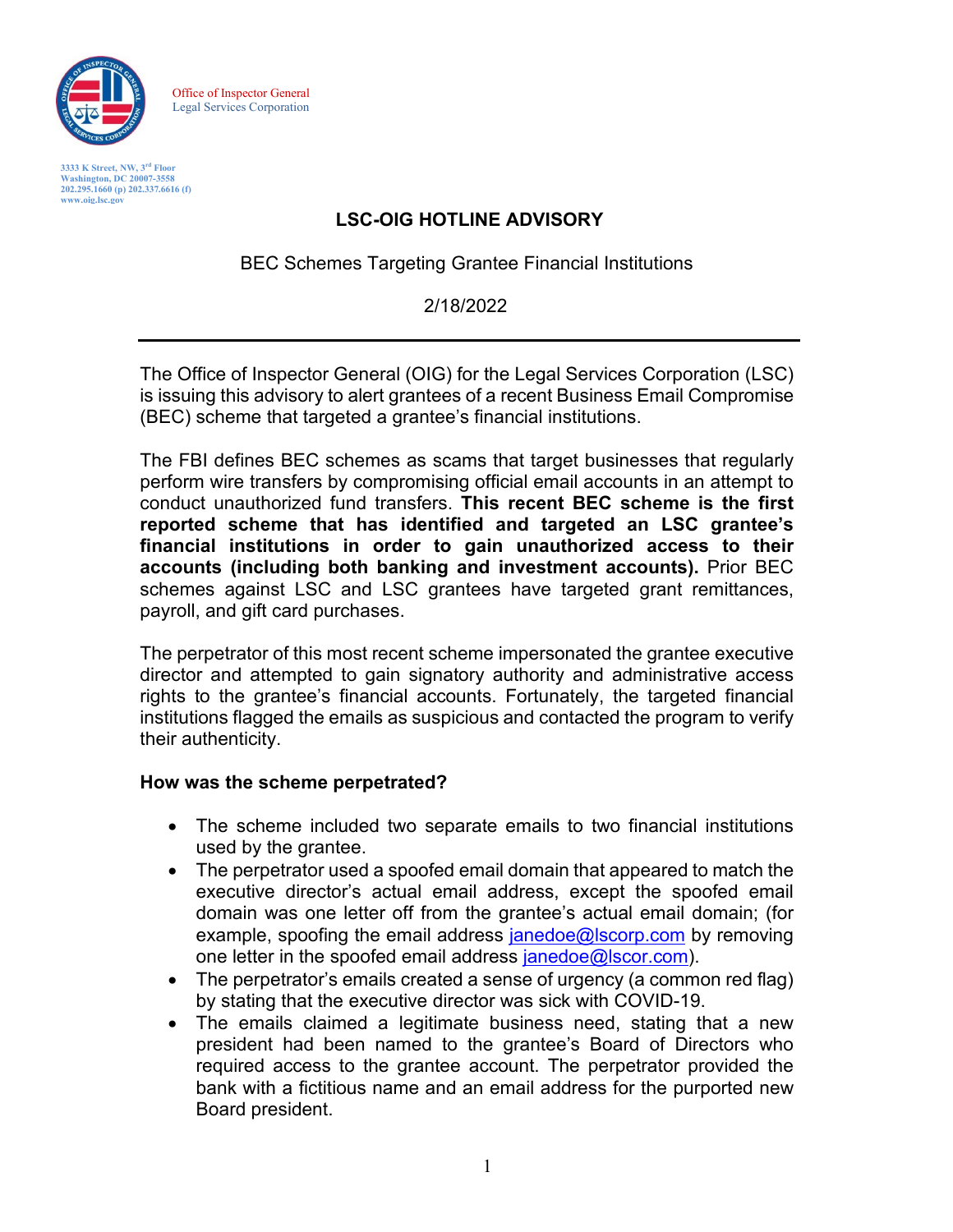## **How to prevent perpetrators from identifying your financial institutions.**

- Make sure staff (especially fiscal staff) are aware of social engineering techniques used to deceive employees into disclosing sensitive business information.
- Ensure your program's information technology (IT) security can promptly detect network breaches, such as compromised staff email accounts.
- Do not name your financial institutions in public documents, such as annual reports or online financial statements.
- Conduct periodic checks with your financial institution for any recent unauthorized changes to the account administrator or signatory authority.
- Contact your financial institutions to make them aware of this type of scheme.
- Discuss with your financial institutions security measures such as twopart identity verification when changes to your accounts are requested.
- Make sure fiscal staff monitor fiscal accounts for unauthorized fund transfers.
- Ensure the receipt and storage of all electronic banking notices and documents are secure and checked periodically for intrusion.

### **Additional preventative suggestions for BEC schemes and email scams.**

- Be alert to emails with hyperlinks that may contain misspellings or changes to the actual domain name.
- Add spoofed email domains to your organization's blocked domain list.
- Prohibit international IP addresses from accessing your systems, and block emails from high-risk domains and international origin.
- Disable automatic forwarding and deleting email rules, especially related to external addresses.
- Consider withholding the names of fiscal staff from the grantee website.
- Require two-part identity verification for all payment and purchase requests or bank account routing changes. For instance, LSC requires a video virtual meeting with the employee before changing a direct deposit account.
- Require a second level of approval for all requests to change bank account and routing numbers related to payments and purchases.
- Enable automated notifications, if available, for changes to bank accounts, contact name, email address, phone number, physical address, etc.
- Employ multi-factor authentication on grantee accounts when available.
- Beware of URL spoofing.
- Adopt an incident response plan.
- Consider purchasing cyber-insurance.